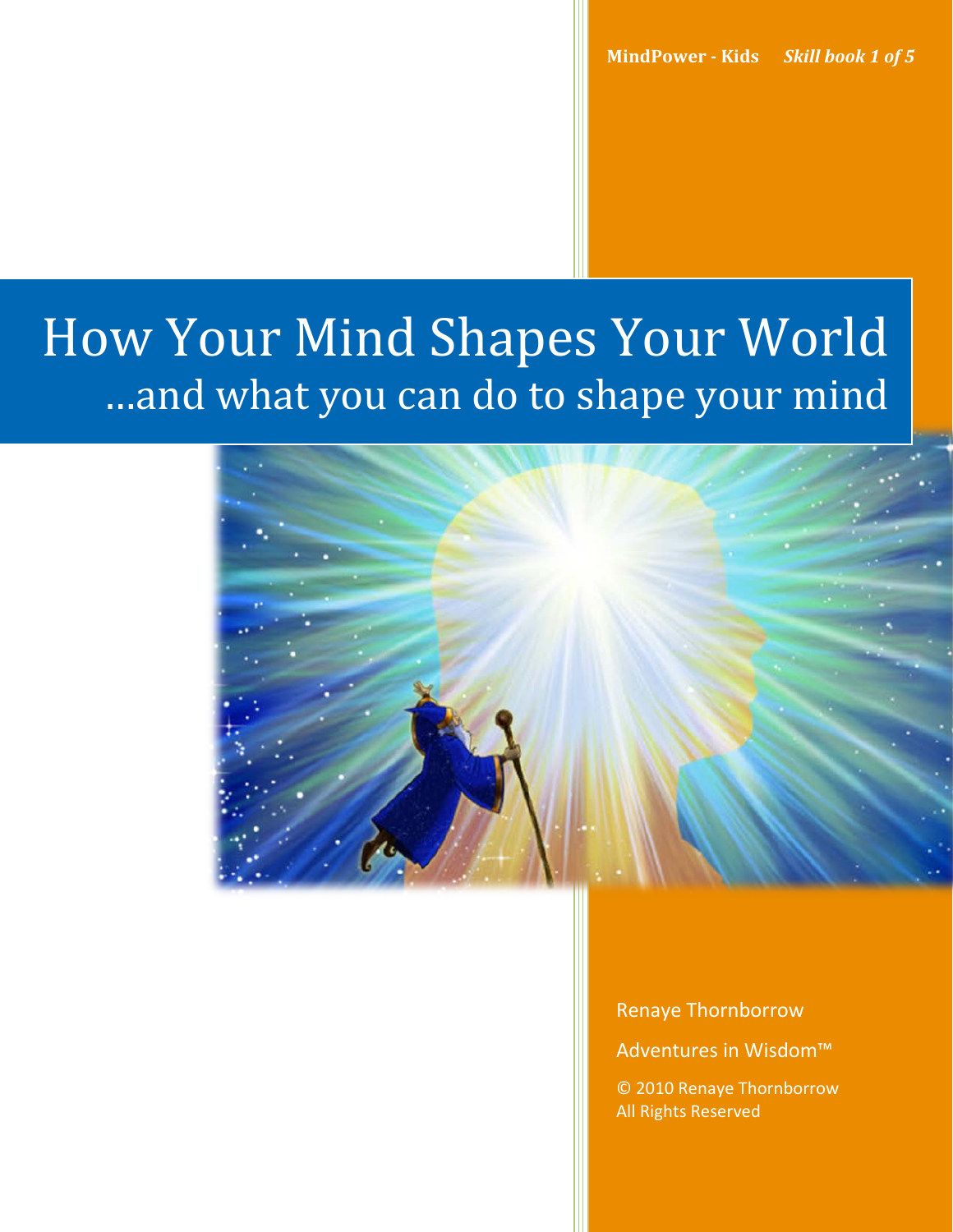

## <span id="page-1-0"></span>Table of Contents

| <b>TABLE OF CONTENTS</b>                                        | $\mathbf{2}$            |
|-----------------------------------------------------------------|-------------------------|
| <b>WYATT'S COACHING NOTES - HOW YOUR MIND SHAPES YOUR WORLD</b> | 3                       |
| <b>STORY - WHO'S FLYING YOUR PLANE?</b>                         | $\overline{\mathbf{4}}$ |
| <b>ACTIVITY "LET'S TALK"</b>                                    | 15                      |
| Discussion questions about the story                            | 15                      |
| <b>WYATT'S WRAP UP</b><br>Key points                            | 17<br>18                |
| <b>APPENDIX A</b>                                               | 19                      |
| <b>Answers to discussion questions</b>                          | 19                      |

ALL RIGHTS RESERVED. This information is copyrighted by Renaye Thornborrow. No part of this book may be reproduced or transmitted in any form whatsoever, electronic, or mechanical, including photocopying, recording, or by any informational storage or retrieval system without the express written, dated, and signed permission from the author. All inquiries should be addressed to [info@adventuresinwisdom.com.](mailto:info@adventuresinwisdom.com)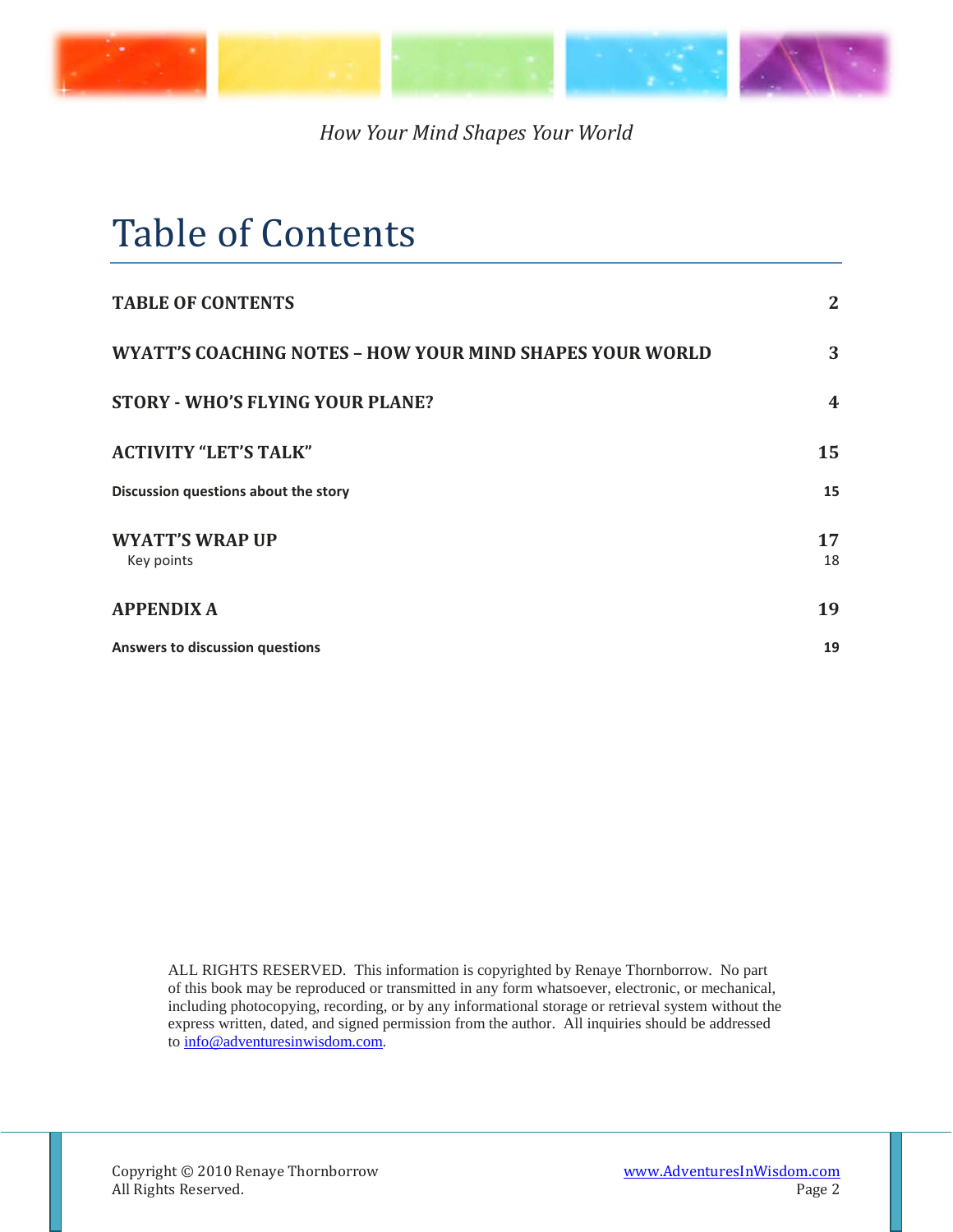

## <span id="page-2-0"></span>Wyatt's Coaching Notes *How Your Mind Shapes Your World*



Hey Kids!

To start off, we're going to learn the basics about how your mind works. Now pay close attention because most grownups don't even know this. Understanding how your mind works is the secret to helping you build powerful self-confidence, achieve your goals, and create a mega happy life.

Let's get started by reading the story *Who's Flying Your Plane!*

Adventure well my friend!

Wyatt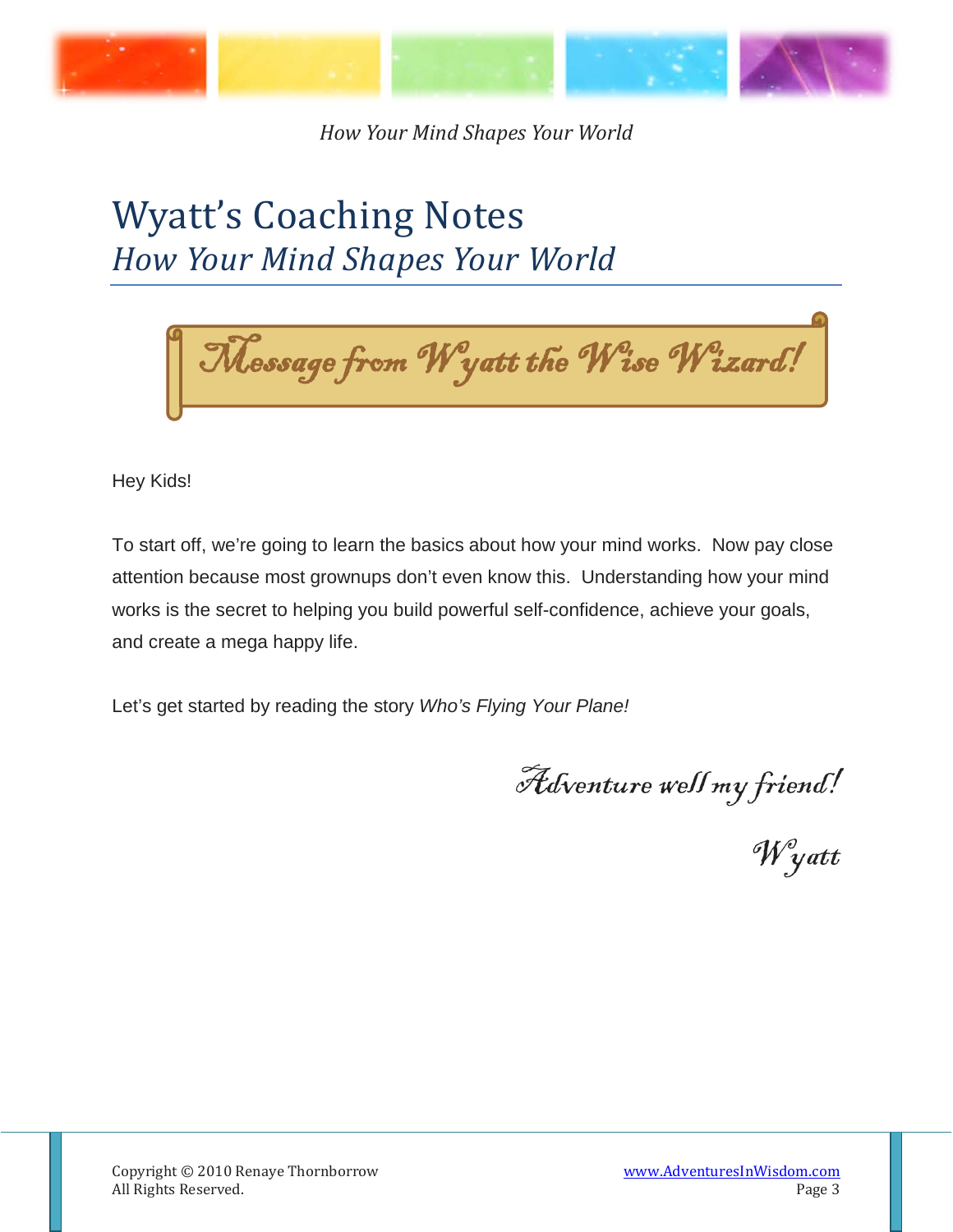

## <span id="page-3-0"></span>Story - Who's Flying Your Plane?

Julie was a super soccer player. She scored two or three goals in every game, often winning the game for her team. Saturday was a record day she scored 10 goals! Everyone was talking about it and Julie was very happy.

Let's check in on Julie Monday morning as she went back to school.

"Hey Julie! Great game," yelled Jeff as he passed in the hallway.

"Yeah, you've got a golden leg," added Sharon.

Even in class her teacher said something about her great game.

Julie caught up with two of her best friends, Melanie and Sara at recess. Of course they started talking about the game too.

"Why don't you both join the team and play with me?" asked Julie. "We'd have so much fun being on the same team together."

"Thanks but I don't really want to be a dumb jock," said Melanie. "That's not for me."

Julie was a bit startled. "A dumb jock?" she asked. "What's that?"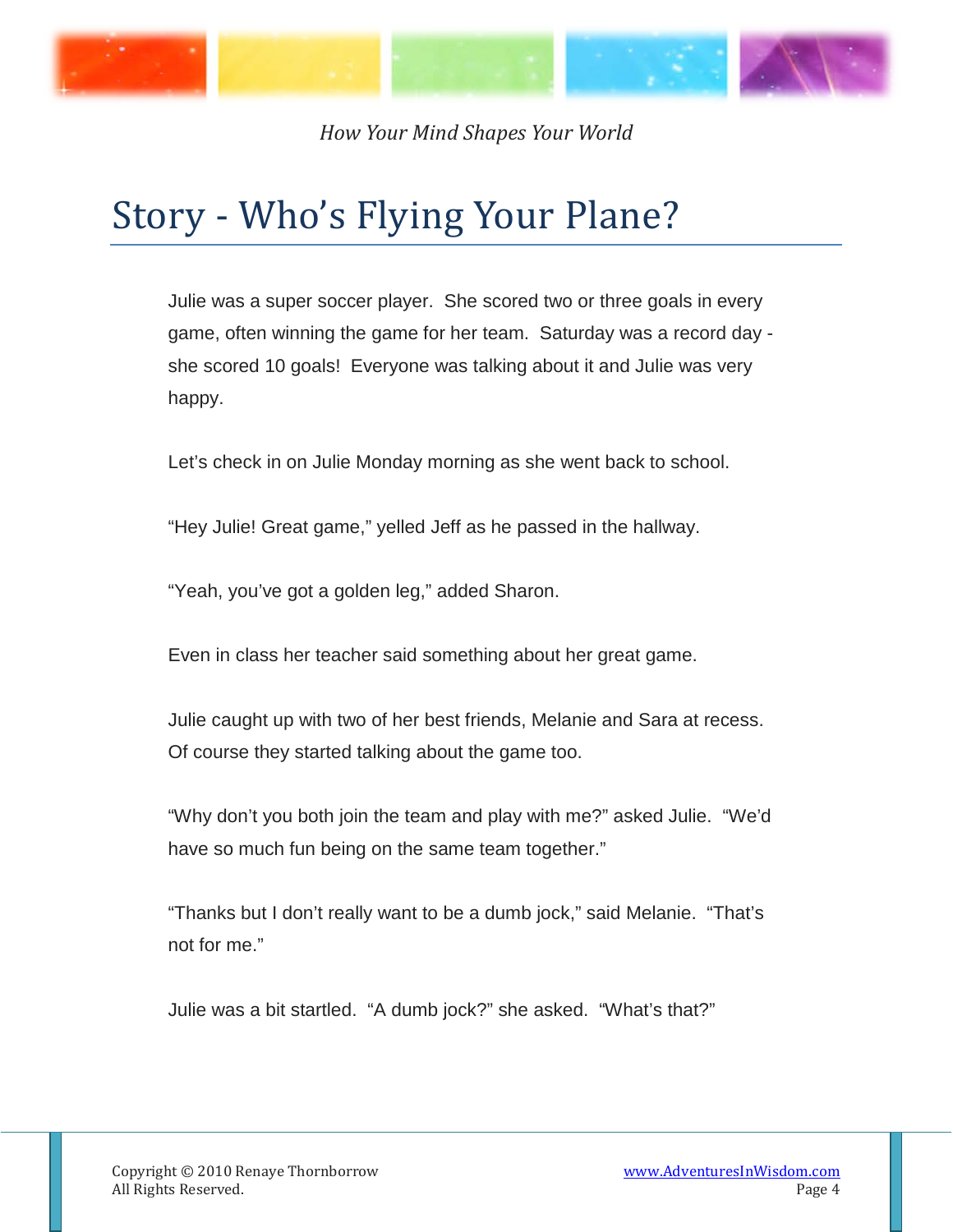



"Ah you know…jocks are people who play sports. They aren't known to be very smart. If they were, they'd be in chess club and math club instead of throwing and kicking balls around all day."

Sara chimed in, "Yeah, my Mom told me the same thing. Plus, sports are more for boys than for girls. I don't want people to think I want to be a boy."

Julie wasn't quite sure what to say. She certainly didn't want to be a dumb jock and did people think she wanted to be a boy? Julie was a bit confused. She said goodbye to her friends and headed to lunch.

After going through the lunch line, she walked up behind two of her teammates, Susan and Tricia, to join them at the "soccer table" in the cafeteria.

"Yeah…I bet Julie thinks she's better than us now," Susan commented to Tricia, not knowing Julie was right behind her.

"I hope she doesn't become a snob<sup>[1](#page-4-0)</sup>," Tricia answered back.

Julie was stunned. She thought to herself, "I don't want to be a snob…and, I don't think I'm better than them."

Not sure what to do, Julie turned around and sat at a different table, not sure what to think. She had gone from feeling on top of the world to feeling to down-in-the-dumps in ten minutes flat!

<span id="page-4-0"></span> $<sup>1</sup>$  A snob is someone who thinks they are better than other people.</sup>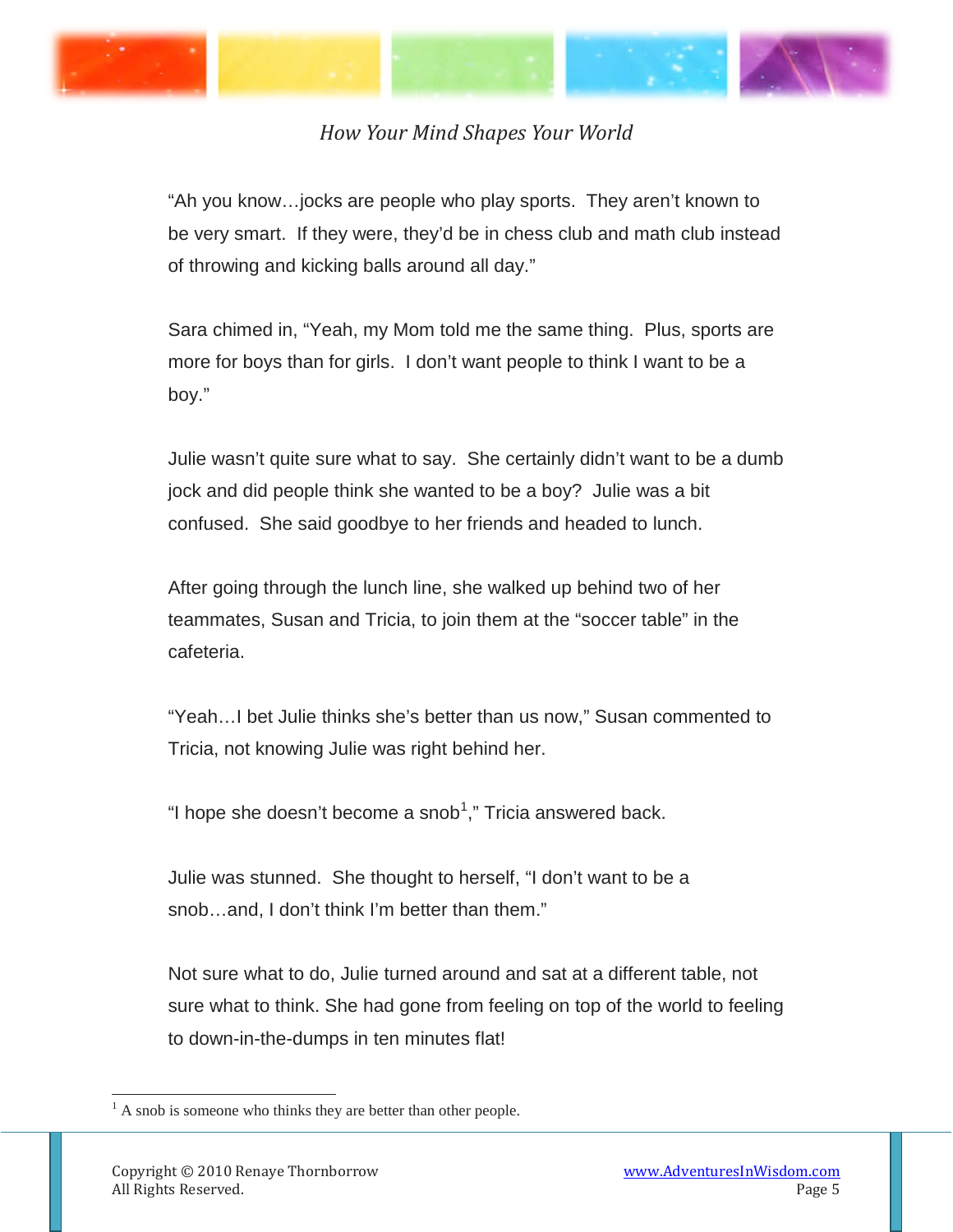

As she was finishing lunch, Tricia and Susan walked by the table where Julie was eating lunch by herself.

"Hey Julie….Too good to sit with us now?" they asked. And off they walked.

Well the next Saturday, something was wrong. Julie took ten shots on goal and only one went in. The following Saturday, she only took five shots on goal and none went in. And the Saturday after that, she only took three shots on goal and none went in.

After the game, all Julie did was hang out in her room. She was very depressed. "What's wrong with me?" she asked. "I used to be a super star, now I can't even get a goal."

"You don't want to score," came the answer from a voice in her room.

"Wyatt? What are you doing here?" asked Julie.

"I could sense some major grungy energy coming from your room so I thought I would check it out," answered Wyatt the Wise Wizard.

"What did you mean when you said that I don't want to score a goal?" asked Julie.

"Ah…to understand that, I must help you understand how your mind works," answered Wyatt. "This will take a few minutes. Do you have time?"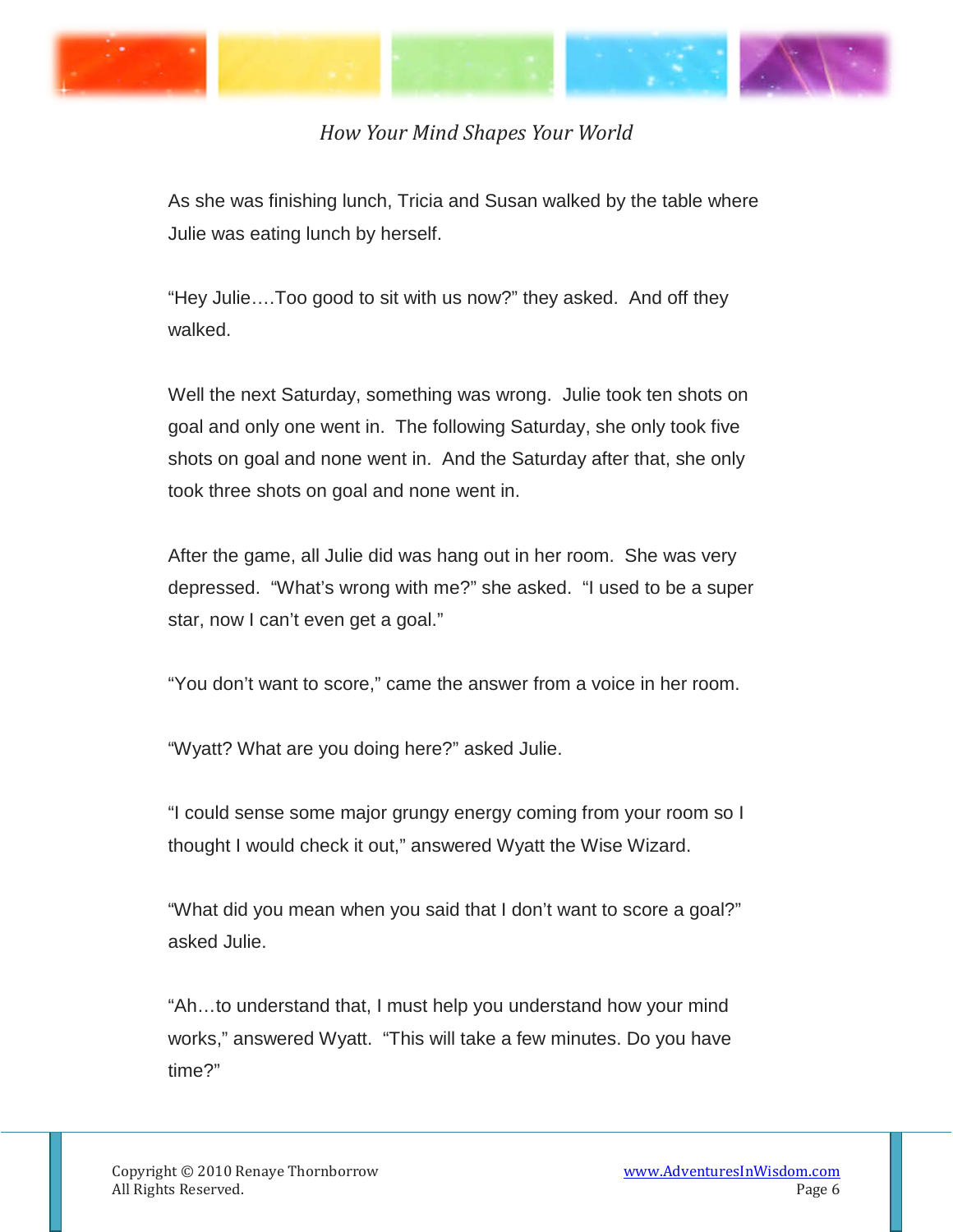

"Yes. Definitely," said Julie, "I'm listening."

Wyatt pointed his staff towards the center of the room and an image of a giant brain appeared. Then he began to explain…

"Did you know that your mind has two parts? Your conscious mind and your subconscious mind.

Your conscious mind is where you do all of your thinking. It is the part of the mind that you are aware of. So when you say 2+2=4 or you tell someone about a book you read, you are using your conscious mind.

Your subconscious mind is the part of your brain that you are not aware of. It is like a giant filing cabinet that stores your memories, life experiences, and belief systems.

```
"OK," said Julie. "Go on…"
```
Wyatt continued, "Let's look at an analogy. Think about your mind being like an airplane. Just like an airplane takes you where you want to go, your mind takes you where you want to go.

You see, with an airplane, the pilot and the autopilot control the plane. The pilot is the human that controls the plane - by *thinking…* and the autopilot is the computer that controls the plane - based on the *programs it is running.* 

"That makes sense," said Julie.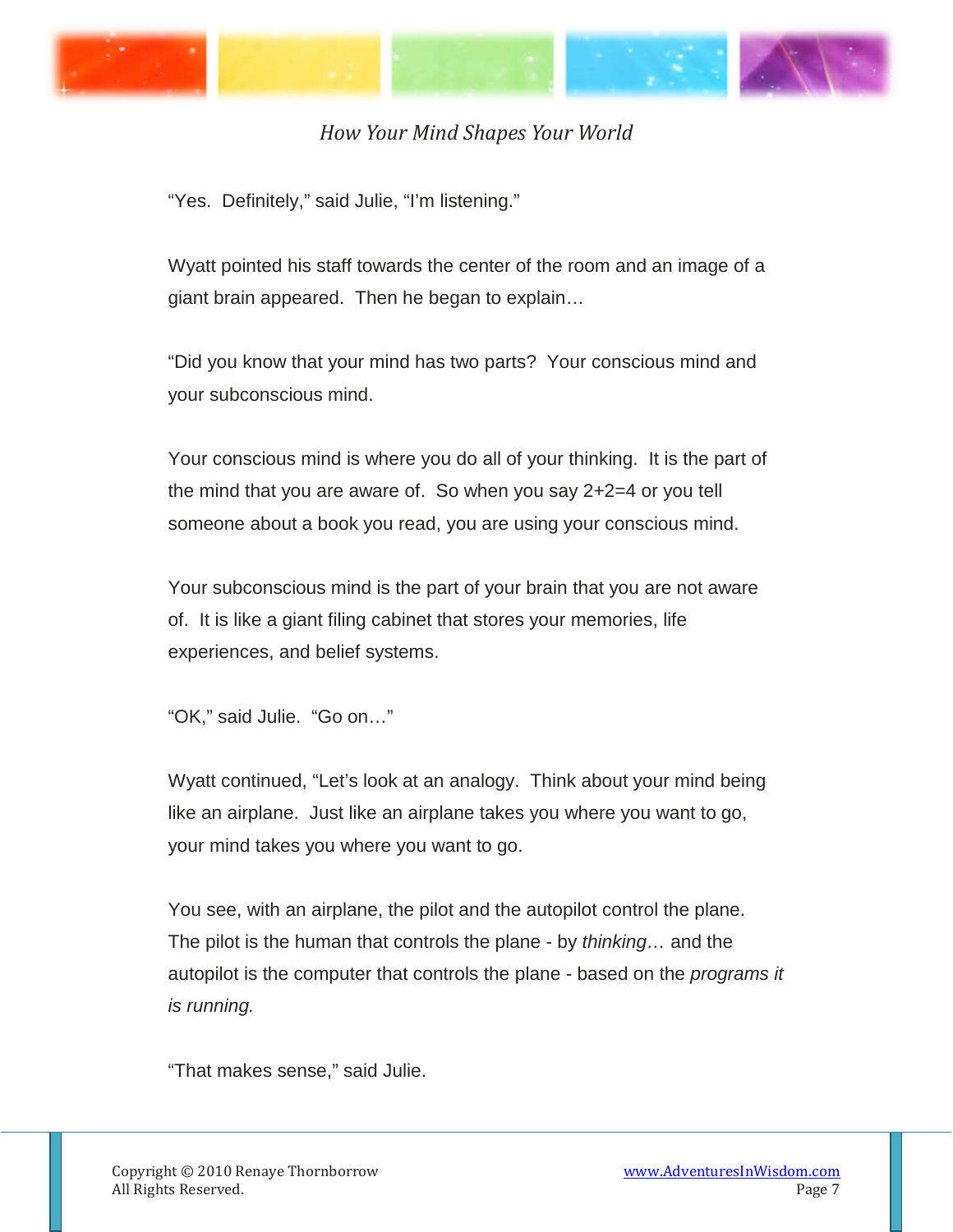



"With your brain, both your conscious mind and your subconscious mind control you. Your conscious mind acts like your pilot – you think and make decisions…and your subconscious mind is your autopilot impacting what you think and what you feel based on the "programs" it is running. We'll talk more about these programs in minute. So just remember conscious mind is your pilot and your subconscious mind is your autopilot.

But, here's a key difference. If you were a pilot of a real plane, you could turn off the autopilot and be in complete control of the airplane. However, that is not true for your brain. You cannot turn off your autopilot or your subconscious mind because it is always on - even when you are sleeping!

Now, listen closely. If both your "pilot thinking" and your "autopilot programs" are working together – you can fly your plane and go wherever you want to go.

The problem comes when your "pilot thinking" and your "autopilot programs" are *different.* If your "pilot thinking" is telling you to fly and your "autopilot program" is telling you to crash then you're in big trouble because your *autopilot is stronger than your pilot!*

So it is critical that you understand what your pilot, or your conscious mind, is thinking and what type of programs your autopilot, or subconscious mind, is running."

"Well that's really cool," said Julie. "But what does that have to do with me scoring goals?"

"Can I ask you a couple of questions?" asked Wyatt.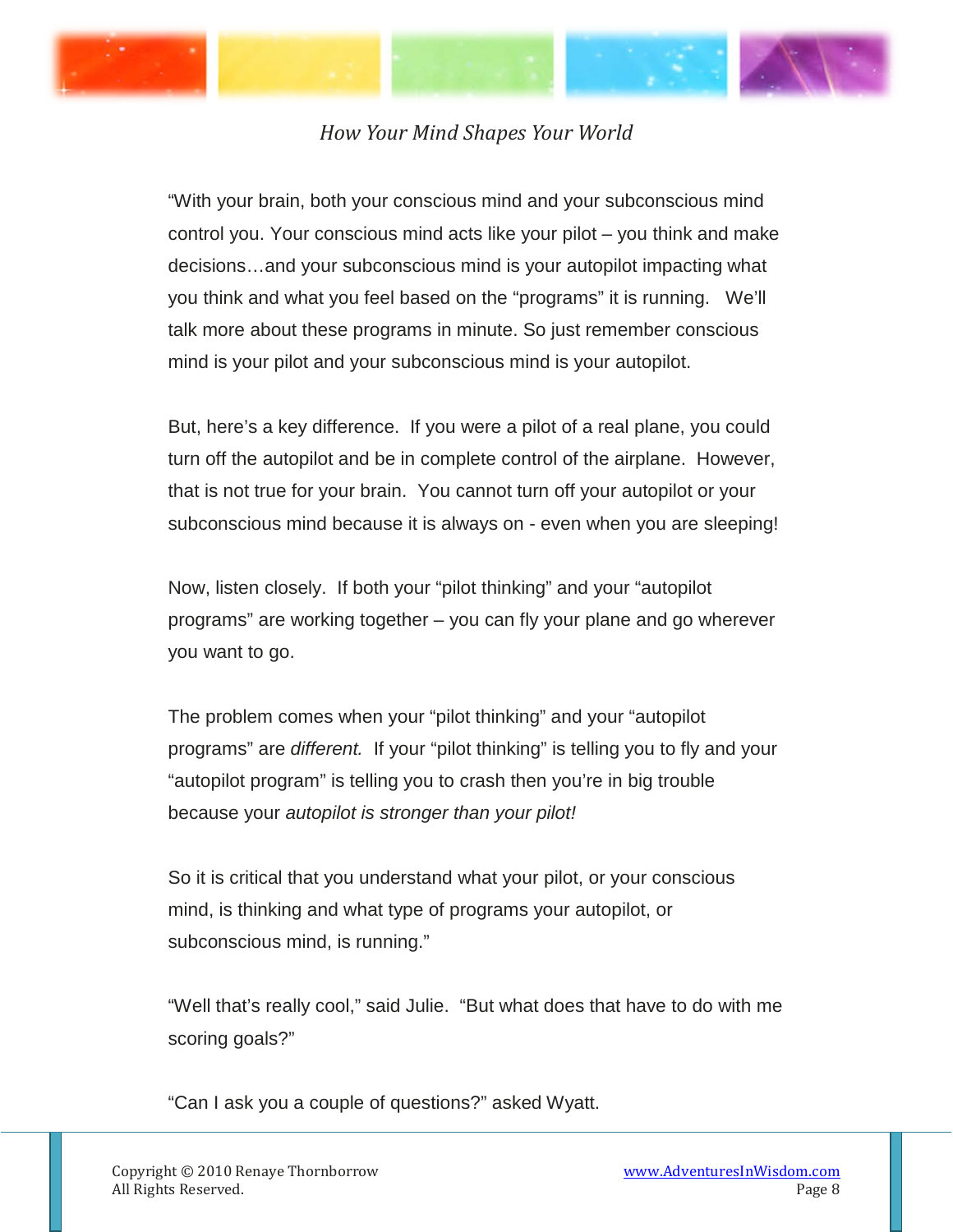

"Sure," answered Julie.

"What are the good things about being a super star soccer player?" asked Wyatt.

"Well, it's fun scoring goals and I like to be the hero," answered Julie.

"Great. So what are the bad things about being a super star soccer player?" asked Wyatt.

"Well…I don't want other people to think that I think I'm better than they are - I don't want to be a snob. And I don't want to be called a dumb jock," answered Julie.

"Does that bother you?" asked Wyatt.

"Yes, I've been thinking about it a lot. I can't seem to get it out of my mind after the comments my friends made a few weeks ago.

"And how have your games been going?" asked Wyatt.

"Terrible - I've never played so bad," answered Julie.

"Well the problem is that your autopilot is telling you to crash," explained Wyatt.

"What do you mean? Why would it do that?" asked Julie.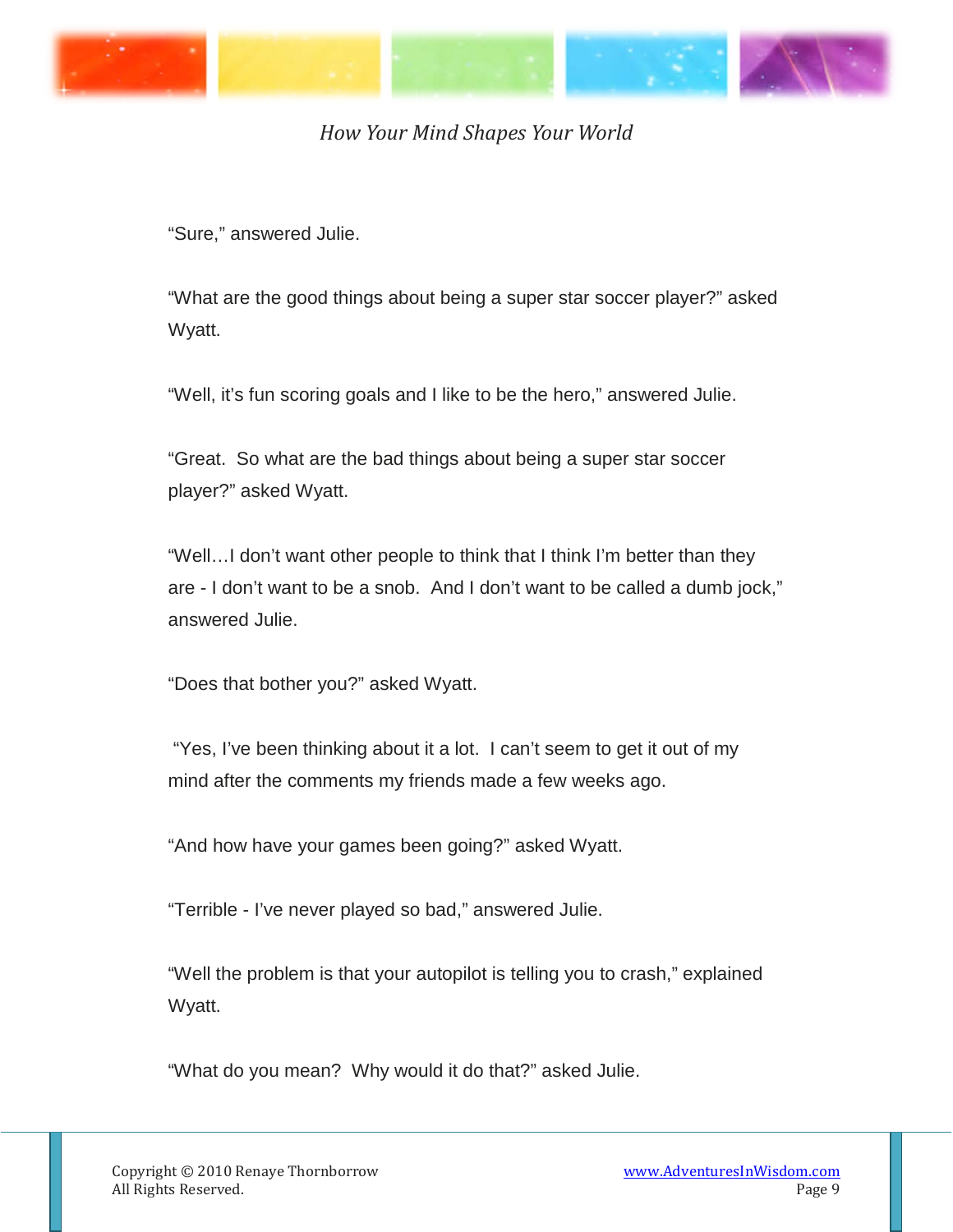

"Let's talk about those programs I mentioned a minute ago that control your autopilot," answered Wyatt. "Another word for those programs is your 'belief systems'.

Belief systems are what you *believe* about yourself, your world, and how everything works – it's what you think is right or wrong and true or false about life. You have thousands of beliefs about every area of your life such as school, sports, family, friends, money, health, etc. Some examples of beliefs are:

- *'I'm great!'*
- *'People like me!'*
- *'I don't think I can.'*
- *'I'm not very smart.'*
- *'I'm too short to play basketball.'*

You see, your beliefs directly impact how you feel about yourself and what you can accomplish in your life," explained Wyatt.

"Hmm. Why were some of the beliefs positive and some of them negative?" asked Julie.

"That's a great question," answered Wyatt. "The answer is because you have both types of beliefs in your head.

You have beliefs called 'supportive beliefs' which help you achieve what you want and you have beliefs called 'limiting beliefs' which are beliefs that can 'hold you back'. Can you think of some examples of supporting beliefs?"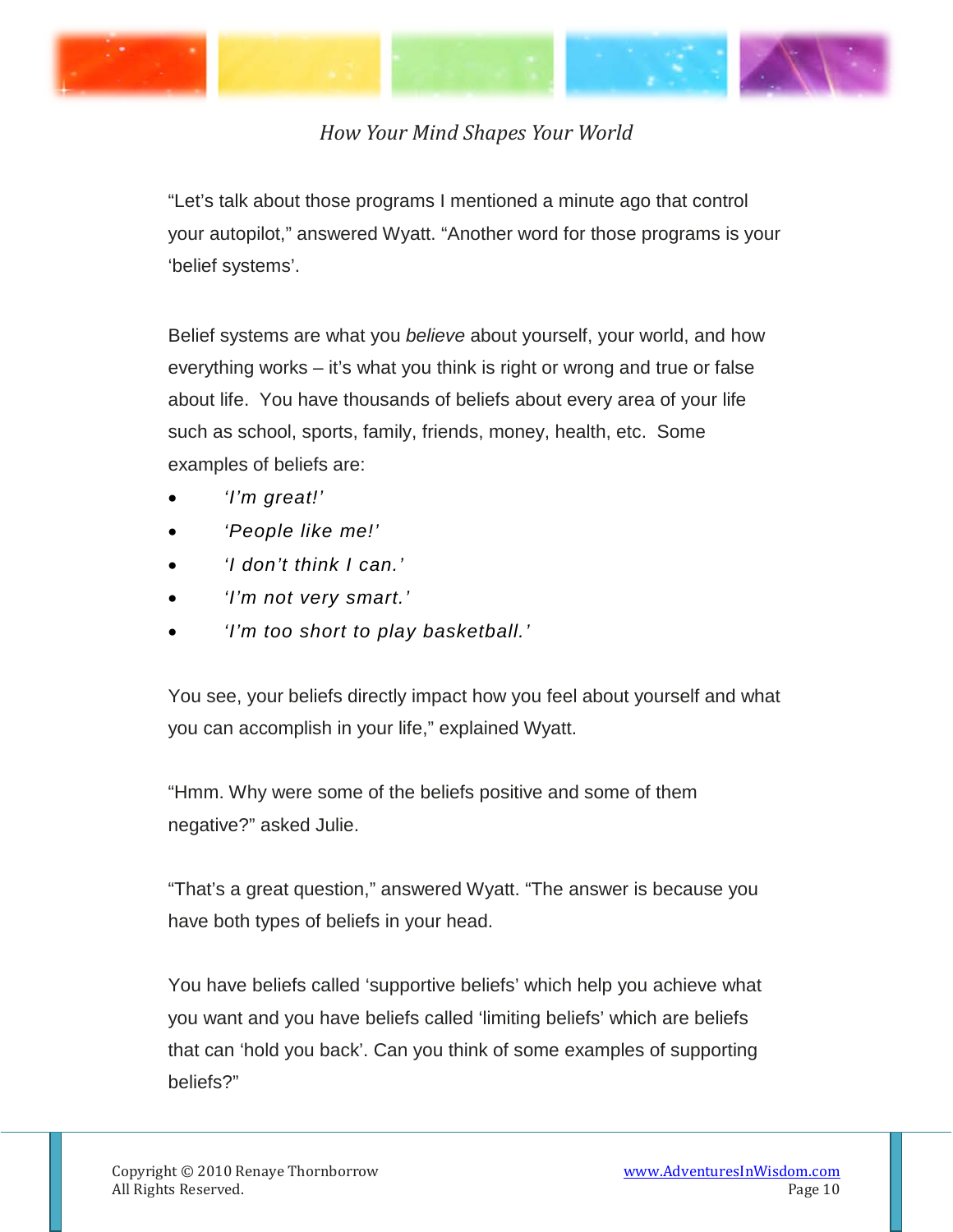

"I guess supporting beliefs might be things like, 'I'm smart', 'I'm a great soccer player', 'I can do it', and 'kids like me'," answered Julie.

"That's great," said Wyatt, "You see, supporting beliefs help you feel good about yourself and help you achieve your goals. Now can you come up with some examples of limiting beliefs?"

"What about, 'I'm not very smart', 'I'm not very athletic', 'I don't think I can do it'?" asked Julie.

"Those are some good examples too," said Wyatt. "The thing with limiting beliefs is that they can make you feel bad about yourself and can keep you from ever achieving your goals…I have a few more examples of limiting beliefs for you as well."

"What's that?" asked Julie.

Wyatt answered, "'I don't want to be a dumb jock' and 'I don't want to be a snob.'"

"Wow! That sounds familiar," said Julie in shock.

"These are the programs that have been running in your autopilot. Each time you go to play soccer, your autopilot is making sure you don't do well so that you don't become a snob and you don't get called a 'dumb jock'," explained Wyatt.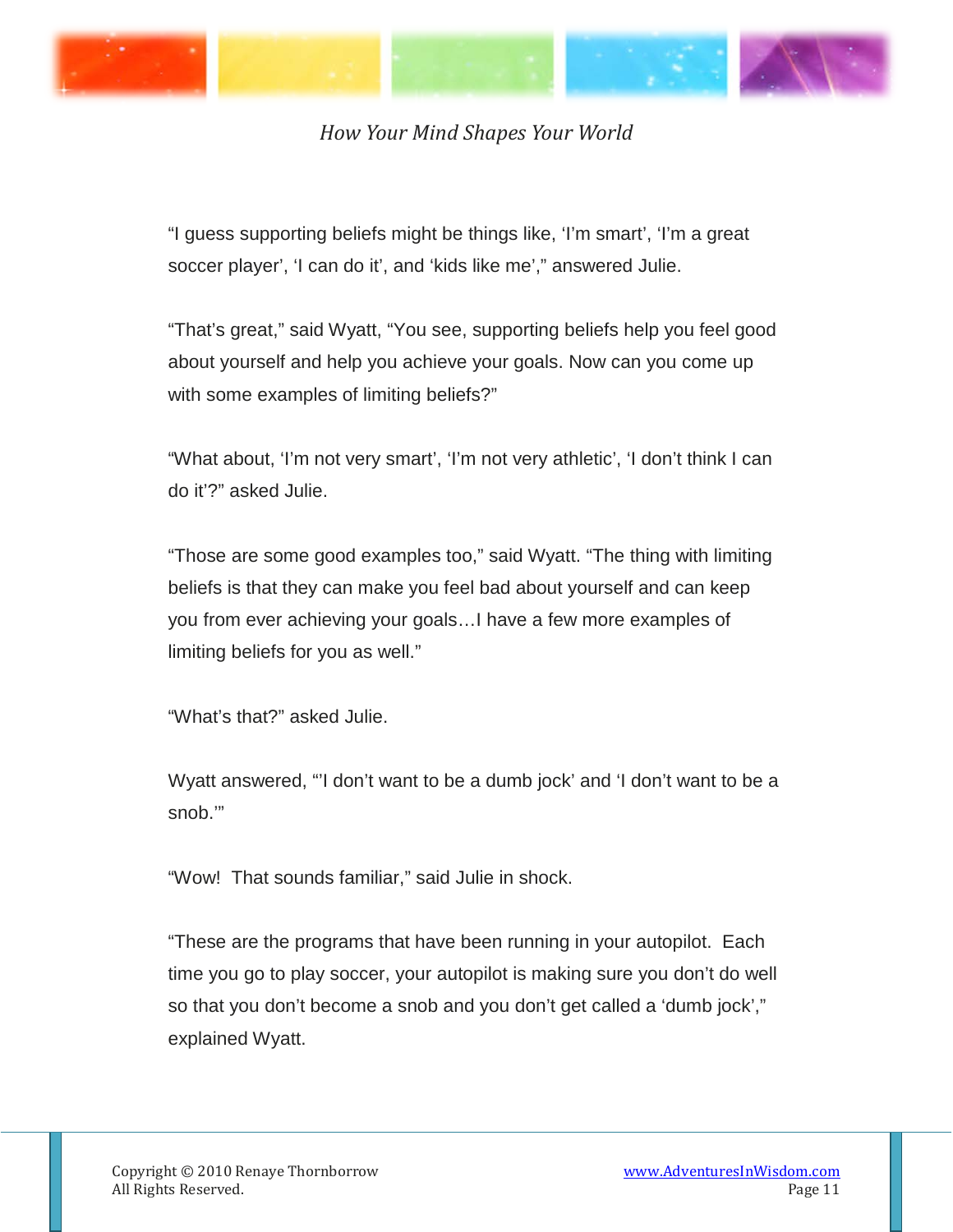

"I didn't even know I was doing that," said Julie. "How can I tell if my autopilot is telling me to crash?"

"There are a couple of things you can do," said Wyatt. "The first is to look for the grungies."

"What are the grungies?" asked Julie.

Wyatt explained, "Grungies are yucky feelings like sadness, anger, depression, and nervousness. Grungies mean you are having negative thoughts or "negative programs" running in your mind.

Grungies let you know that something is wrong – your conscious thoughts or your subconscious programs are going wacky and you need to fix them!"

"Wow. I've definitely been feeling grungy lately," explained Julie.

"You can also tell there are limiting beliefs at work if you are not achieving your goals. It means you have programs running in your autopilot telling you to crash," explained Wyatt.

"So what do I do?" asked Julie.

"Well the first thing to do is to challenge the beliefs and then you get to write new programs for your autopilot," said Wyatt. "We call this power shifting."

"Power shifting?" asked Julie.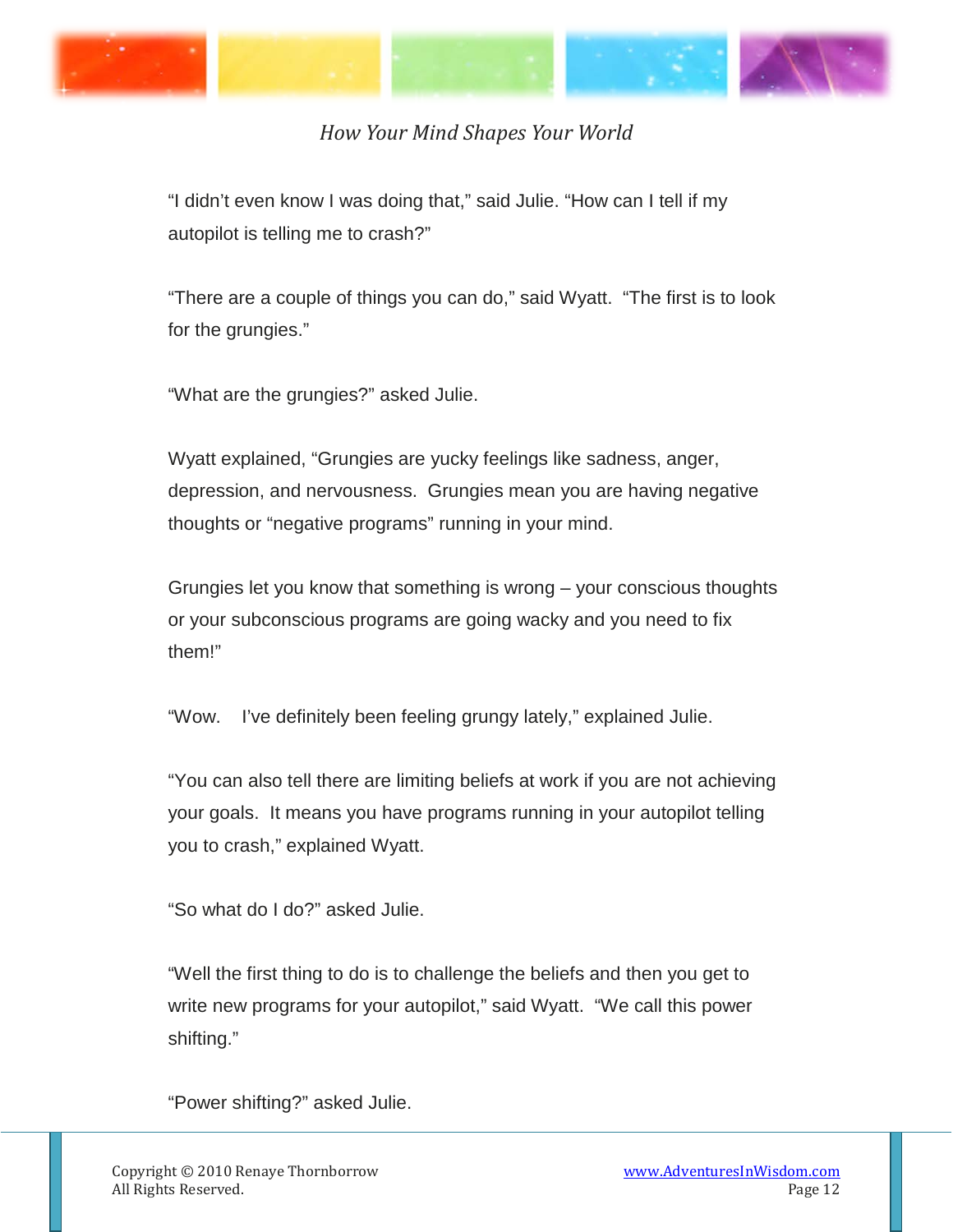

"Yes," answered Wyatt. "Power shifting just means changing your thinking to something that works for you and will help you get to where you want to go."

"Can you give me an example?" asked Julie.

"Sure," answered Wyatt. "Is it possible that you can be a great soccer player and still be smart?"

"Well, I guess so," answered Julie. "I get good grades…and my older sister plays softball and she's really smart - she gets all A's."

"Great. Is it possible that you can be a superstar and not be a snob?" asked Wyatt.

"I guess so," said Julie. "I've always been friendly and had lots of good friends. And I know other people who are great at different things and they aren't snobs."

"Great. And can you be a girl and still love sports?" asked Wyatt.

"Definitely!" said Julie.

"Great, then I think you are already writing new programs for your autopilot," said Wyatt.

"Wow!" said Julie. "I feel great! Thank you Wyatt"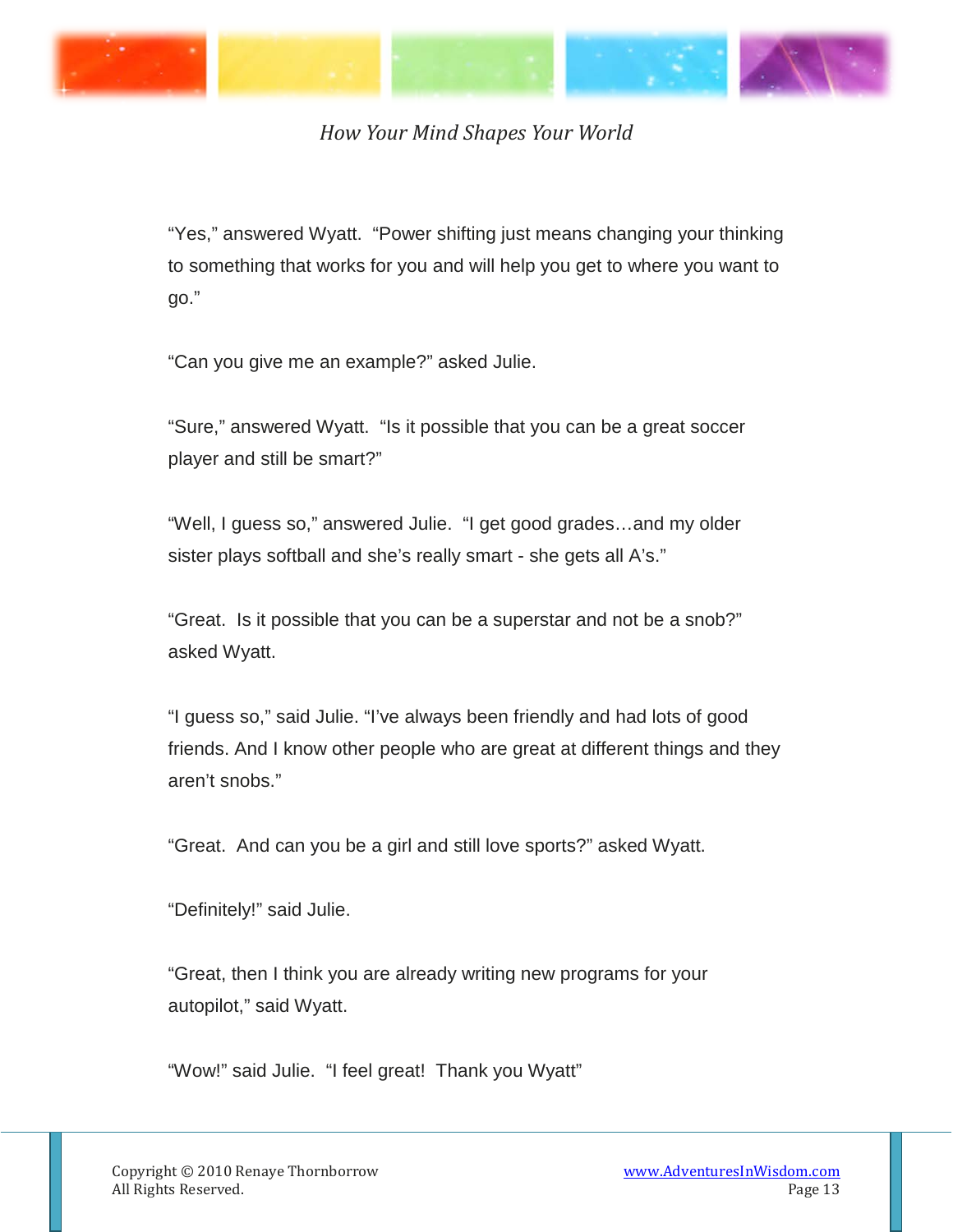

"Aye Aye captain! Enjoy your trip!" answered Wyatt and POOF he was gone.

The next week Julie scored 4 goals and won the game for her team!

\*\*\* The end \*\*\*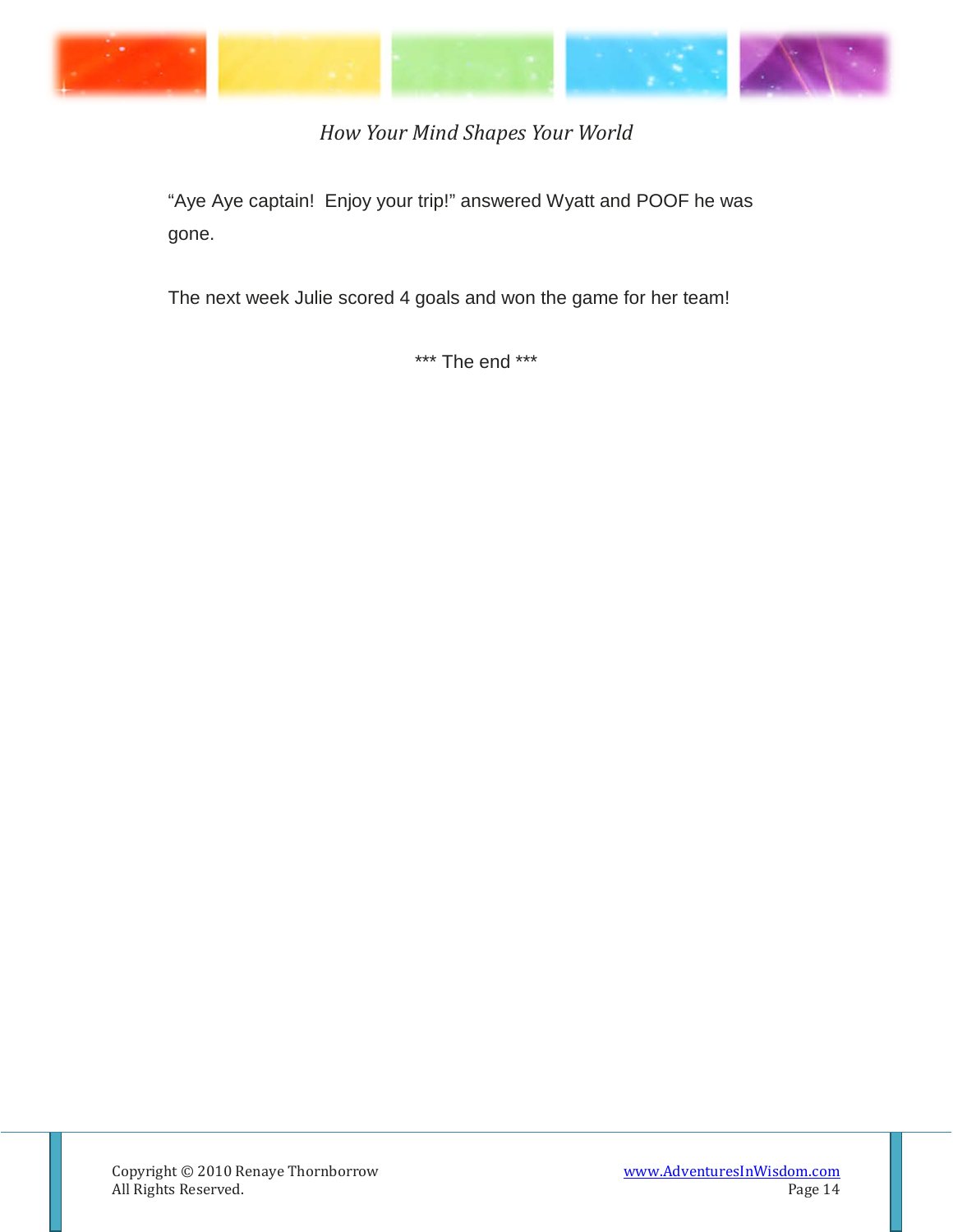

# <span id="page-14-0"></span>Activity "Let's Talk"

## **Directions**

Kids, write your answers to the questions below or discuss with a grownup! See Appendix A for answers.

## <span id="page-14-1"></span>Discussion questions about the story

- 1. Why did Julie go from super happy to down in the dumps in 10 minutes flat?
- 2. What happened to Julie when she started believing what her friends said was true?
- 3. What are the two parts of the mind? Explain what each does.

4. What was the analogy that Wyatt used to describe both parts of the mind?<sup>[2](#page-14-2)</sup> Please explain it?

<span id="page-14-2"></span> $2$  An "analogy" is a comparison of one thing to another thing to help you understand the definition. You often see the words "is like" used in an analogy. For example, our "heart is like a pump" is an analogy. Just like a pump is used to pump water, our body uses our heart to pump blood.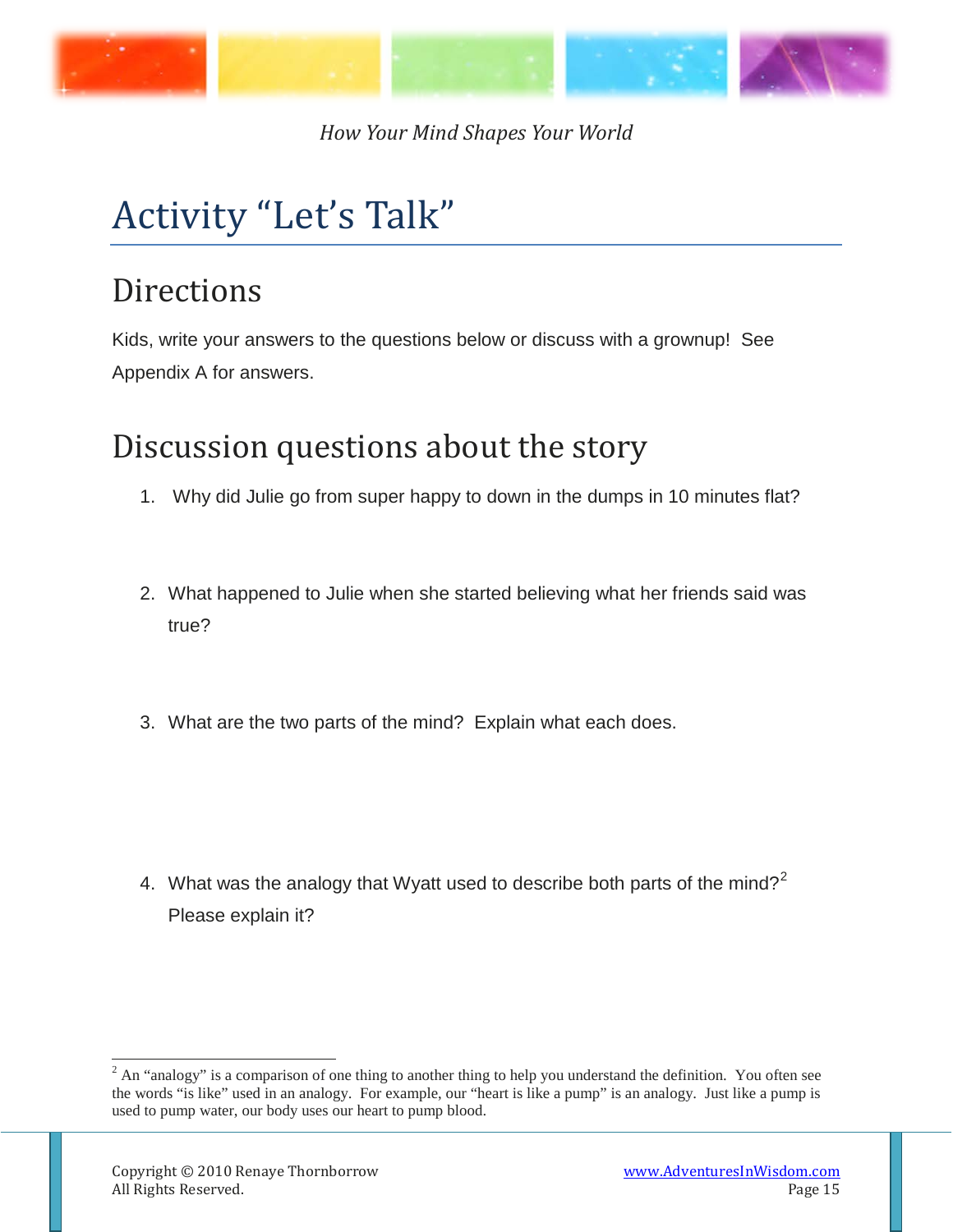

- 5. What are the two types of beliefs?
- 6. Why was Julie no longer playing well in her soccer games?
- 7. How could Julie reprogram those thoughts?
- 8. What are the grungies and how can they help you?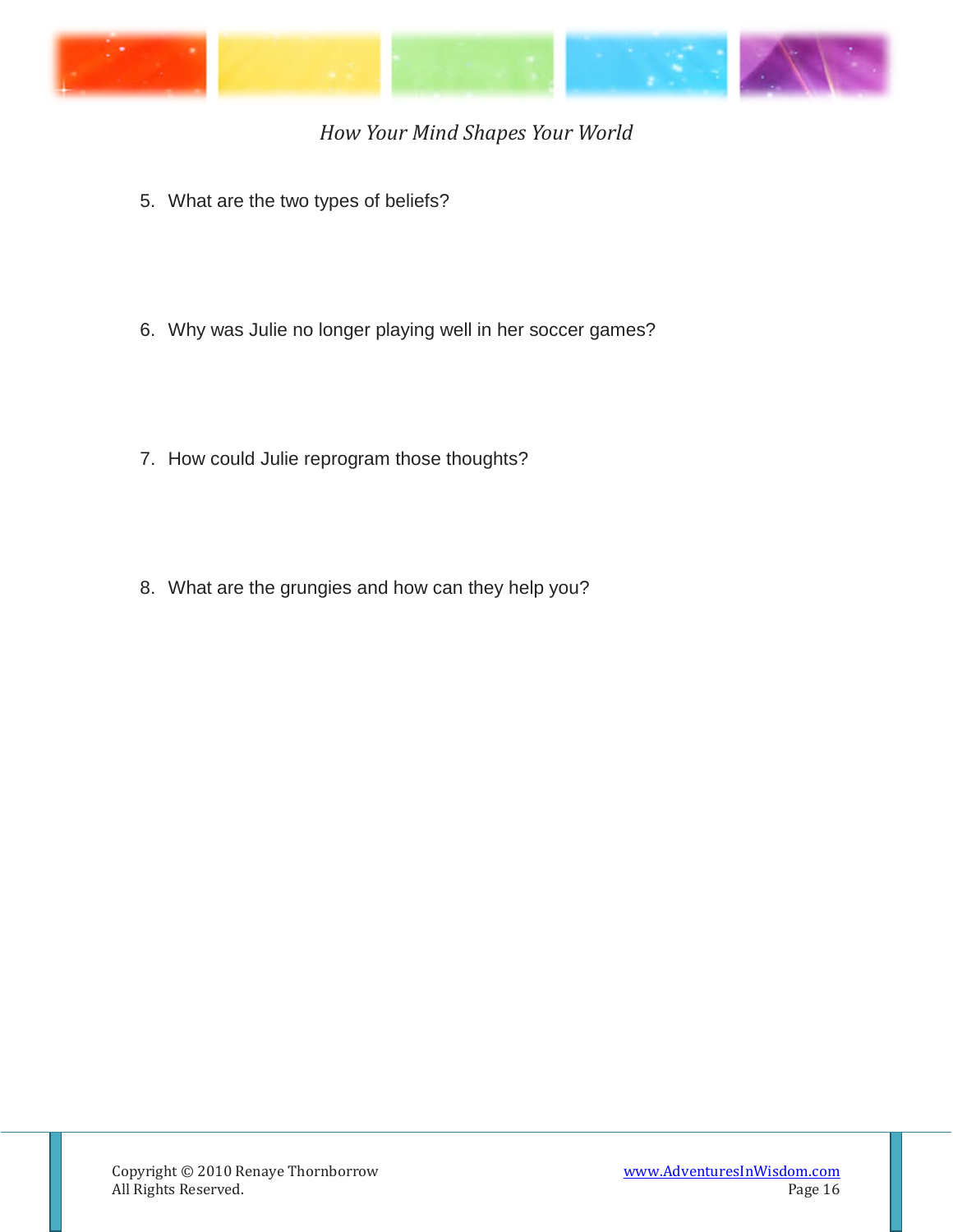

## <span id="page-16-0"></span>Wyatt's Wrap Up

Message from Wyatt the Wise Wizard!

Hey Kids!

So Julie really learned some valuable lessons about how her mind works!

Understanding how your conscious mind works, how your subconscious mind works, and how your belief systems work are critical for having a happy life and making your dreams come true. The good news is that you get to choose what you believe – most people just don't know how!

In Adventures in Wisdom™, you are going to learn how to do two key things:

- 1. First, you will learn how to recognize and power shift limiting beliefs.
- 2. Second, you will learn how to create supportive beliefs or "positive programs" for your mind.

It's going to be a lot of fun! Before parting, here are a couple of key things to remember from our time today: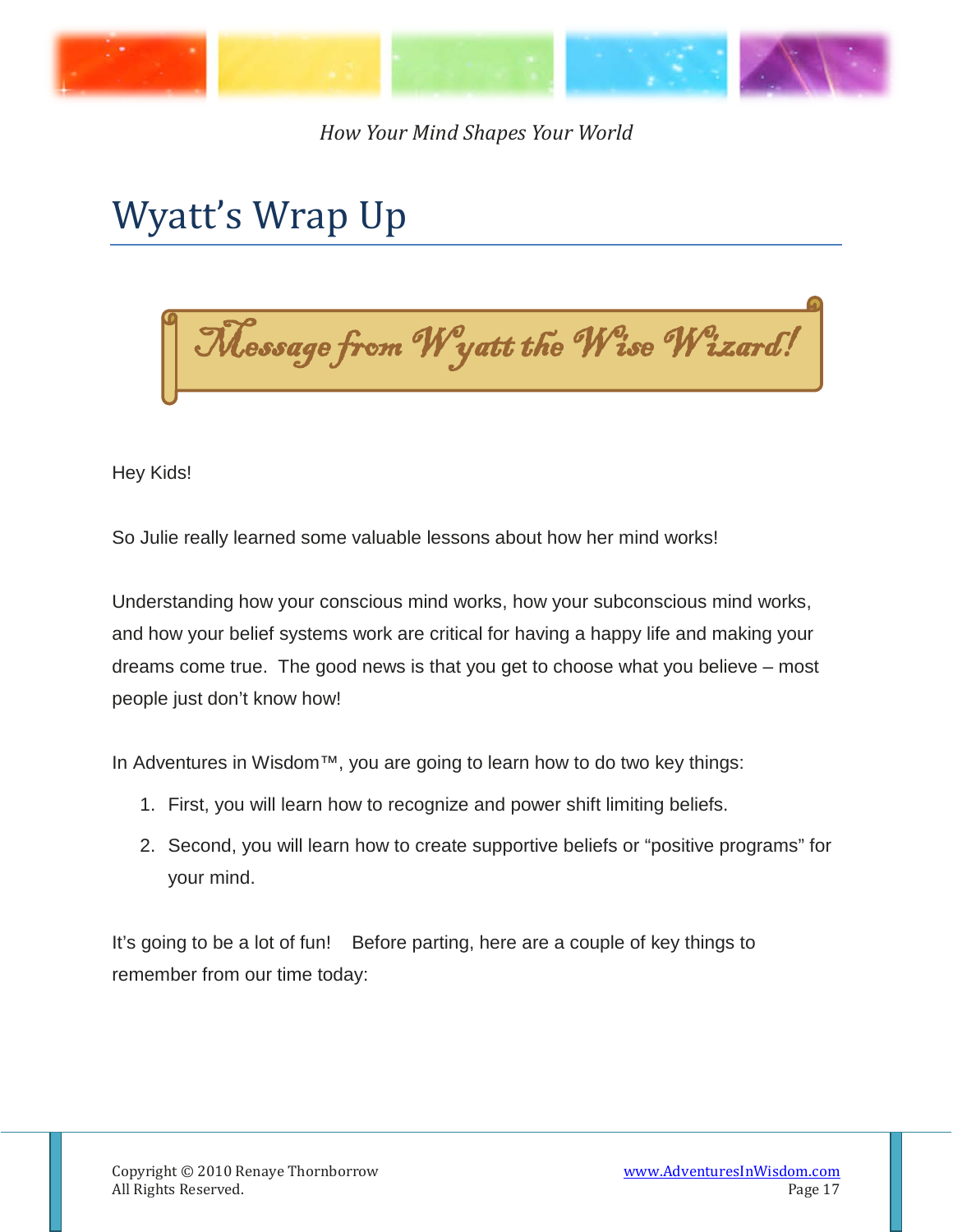

#### <span id="page-17-0"></span>*Key points*

- 1. Just like a plane takes you where you want to go, your mind takes you where you want to go.
- 2. You have two parts of your mind your conscious mind and your subconscious mind.
- 3. Your conscious mind is your "thinking mind" and your subconscious mind is the part of your mind that you are not aware of – it holds your experiences, memories, and beliefs.
- 4. If your mind is like an airplane, your conscious mind is like a pilot controlling what you do based on your *thinking* and your subconscious mind is like an autopilot – controlling what you do based on the *programs (or belief systems) that are running.*
- 5. You have both supportive beliefs and limiting beliefs. Supportive beliefs help you get what you want. Limiting beliefs can hold you back.
- 6. If you aren't achieving your goals, you may have limiting beliefs that are getting in your way.

Remember to do your Wise in Fives!

Next up you're going to learn the secret behind why you achieve what you believe!

Adventure well my friend! Wyatt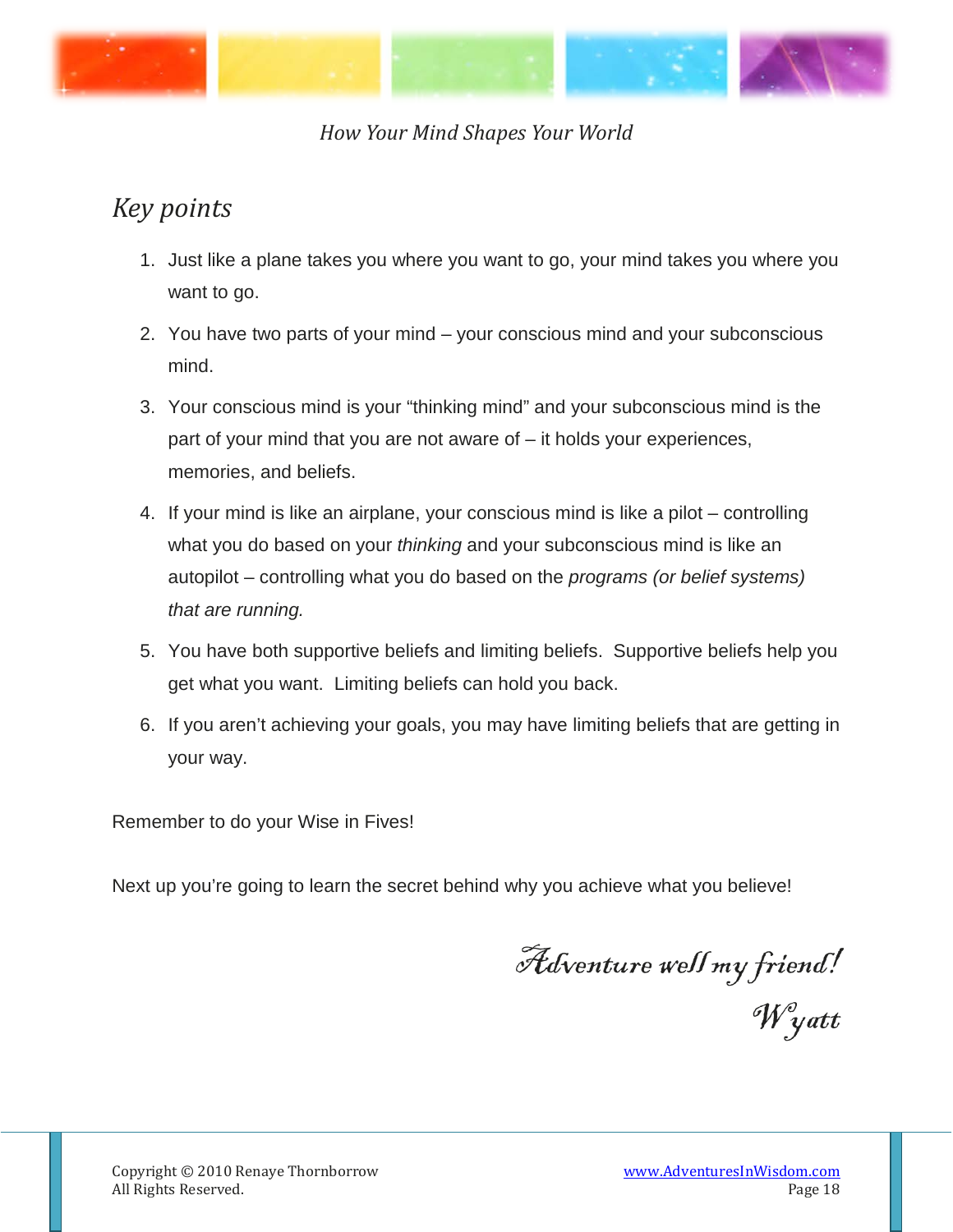

# <span id="page-18-0"></span>Appendix A

### <span id="page-18-1"></span>Answers to discussion questions

- 1. Why did Julie go from super happy to down in the dumps in 10 minutes flat? *Because her friends said they thought sports were for boys, that jocks were dump and that she might become a snob because she was a superstar.*
- 2. What happened to Julie when she started believing what her friends said was true? *She didn't play well in her games.*
- 3. What are the two parts of the brain? Explain what each does *Conscious mind – our "thinking" mind Subconscious mind – our "memories, beliefs, and experiences*
- 4. What was the analogy that Wyatt used to describe both parts of the mind? Please explain it?

*If our mind was like a plane, our conscious mind is like a pilot – controlling what we do based thinking and our subconscious mind is like an autopilot – controlling what we do based on the programs (or belief systems) that are running.*

5. What are the two types of beliefs? *Supporting beliefs which help us get to where we want to go. Limiting beliefs which can hold us back.*